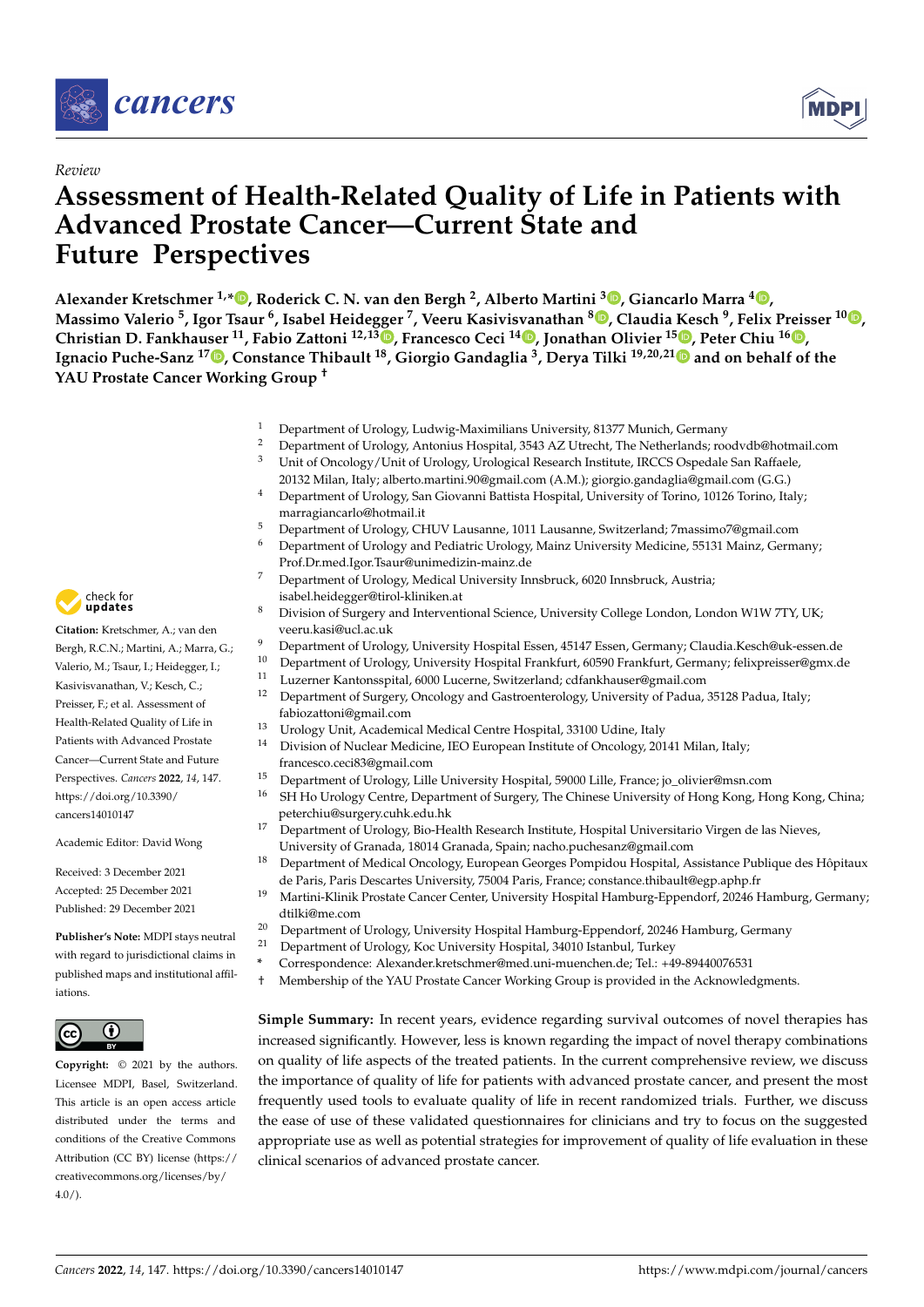**Abstract:** With the therapeutic landscape of advanced prostate cancer rapidly evolving and oncological benefits being shown for a plethora of new agents and indications, health-related quality of life (HRQOL)-associated evidence is still subpar. In the current comprehensive review, we discuss the importance of HRQOL for patients with advanced PC (metastatic hormone-sensitive prostate cancer (mHSPC), metastatic castration-resistant prostate cancer (mCRPC) and non-metastatic castrationresistant prostate cancer (nmCRPC)), and present the most frequently used tools to evaluate HRQOL in recent randomized trials. Furthermore, we discuss the ease of use of these validated questionnaires for clinicians and try to focus on the suggested appropriate use in clinical practice, as well as potential strategies for improvement of HRQOL evaluation in these clinical scenarios of advanced prostate cancer.

**Keywords:** prostate cancer; metastatic; health-related quality of life; QLQ-C30; EQ-5D; FACT-P

#### **1. Introduction**

"I want to live better, longer and maintain quality of life" is a hypothetical patient's quote that almost every treating physician might already have heard when discussing treatment strategies with patients with advanced prostate cancer (PC). While the "longer" part has been adequately addressed in recent years, widely accepted endpoints such as overall survival and cancer specific survival can be used to integrate respective results and findings in the greater picture of the currently available plethora of treatment options to the individual patient in the advanced PC setting. When it comes to maintaining quality of life, less evidence is available and a lack of validated and universally acknowledged health-related quality of life (HRQOL) endpoints as well as use of different tools make it challenging to interpret currently available data. However, it has to be acknowledged that in recent years, evidence regarding HRQOL in the advanced PC setting has significantly improved, and federal authorities have put more focus on HRQOL outcomes during the approval process. Clinicians and researchers have become more used to assessing patient-reported outcome measures (PROMs), which are most frequently evaluated through validated multidimensional questionnaires.

In the current comprehensive review, we discuss the importance of HRQOL for patients with advanced PC (metastatic hormone-sensitive prostate cancer (mHSPC), metastatic castration-resistant prostate cancer (mCRPC) and non-metastatic castration-resistant prostate cancer (nmCRPC)), and present the most frequently used tools to evaluate HRQOL in recent randomized trials. Further, we discuss the ease of use of these validated questionnaires for clinicians and try to focus on the suggested appropriate use as well as potential strategies for improvement of HRQOL evaluation in these clinical scenarios of advanced PC.

## **2. Importance of HRQOL for Patients with Advanced Prostate Cancer**

### *2.1. Availability of Novel Therapies*

In 2004, SWOG 99-16 [\[1\]](#page-8-0) and TAX-327 [\[2\]](#page-8-1) presented the advantage of docetaxel chemotherapy treatment for patients with mCRPC. Before that time, no therapies with a substantial survival benefit over hormonal therapy were available for patients with advanced prostate cancer (PC). Since then, the arsenal of treatment options found to have superior results when added to standard hormonal therapy in randomized controlled trials has considerably expanded. The indication for these new therapies has also shifted from mCRPC to mHSPC and to nmCRPC. Options now available in addition to standard androgen deprivation therapy (ADT) include taxane-based chemotherapy [\[3–](#page-8-2)[6\]](#page-8-3), new androgen-receptor targeted agents (ARTAs; abiraterone, enzalutamide and more recently apalutamide and darolutamide) and other options (Radium-223 [\[7\]](#page-8-4), Sipuleucel-T [\[8\]](#page-8-5), local radiotherapy of the prostate [\[9\]](#page-8-6), Lu-177 PSMA [\[10\]](#page-8-7), Olaparib [\[11\]](#page-8-8)). The arena for patients with advanced PC is rapidly evolving.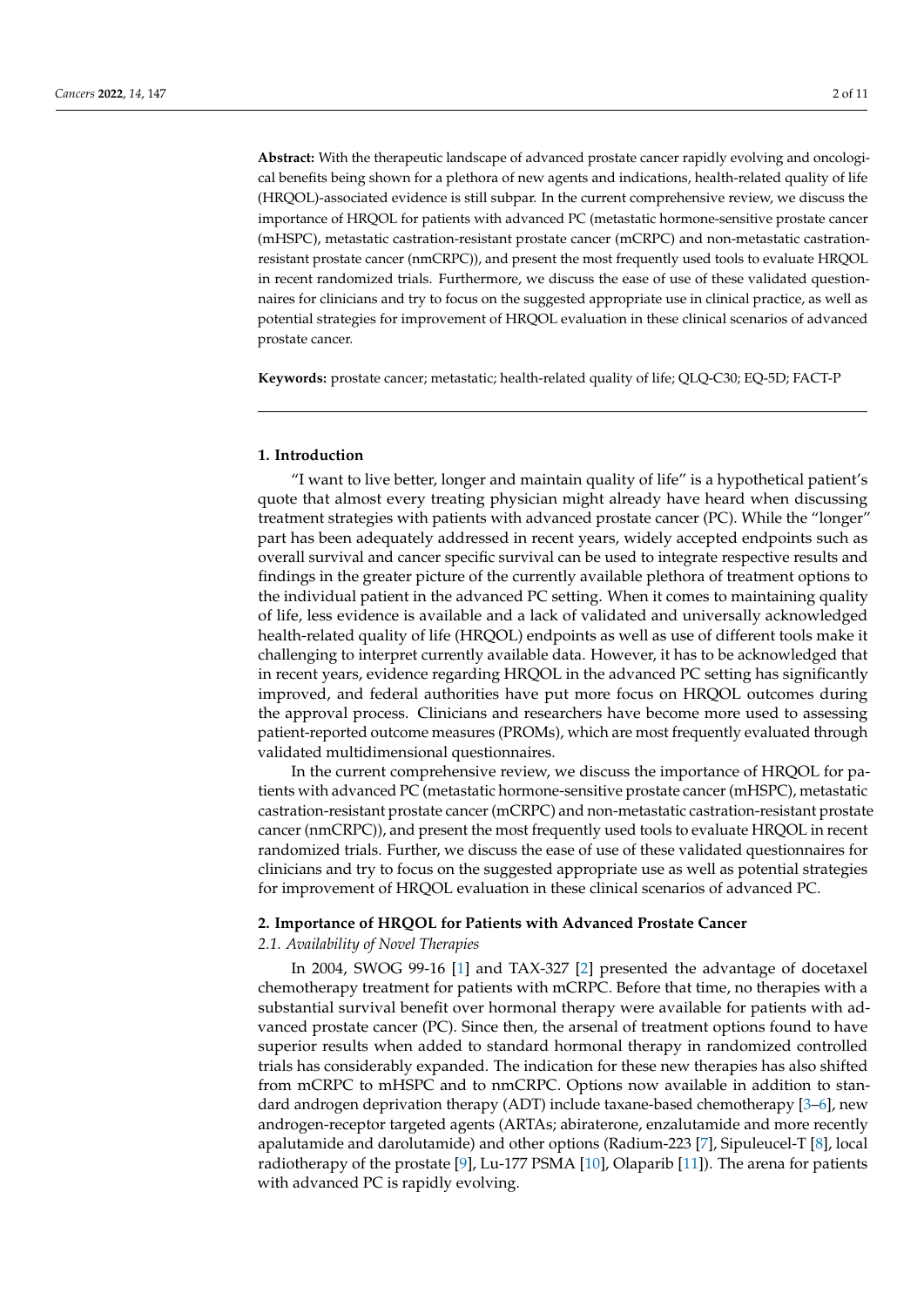#### *2.2. Side Effects of Novel Therapies*

The different new available therapies have a different spectrum of potential side effects that may affect HRQOL. Serious side effects caused by chemotherapeutical agents mainly relate to bone marrow depression, such as neutropenia, thrombocytopenia and anemia. In addition, fatigue, neuropathy and gastrointestinal symptoms have been described. With the use of ARTAs, side effects specific for their method of action may occur. Abiraterone may cause hypertension, edema or electrolyte imbalance due its impact on adrenal gland function. Cardiac events may also occur. Enzalutamide may cause fatigue, hypertension, hot flushes and neurological symptoms such as seizures.

#### *2.3. Benefit of Novel Therapies*

Most RCTs investigating the effect of novel therapies have used overall survival (OS) as the main endpoint for sample size power calculations. Other endpoints include cancerspecific survival and metastatic progression. The benefit of all new therapies is dependent on tumor characteristics and, although many uncertainties remain, patients with higher risk disease and metastatic load seem to have a higher benefit of an early start of these agents in addition to hormonal therapy only. In addition, the timing and sequencing of all available treatments is not yet fully understood. Patients with a durable response on hormonal manipulation however, may be more likely to respond well to ARTAs in first line, while patients rapidly progressing after ARTAs in second line may have more benefit from chemotherapy as the third therapy line [\[12\]](#page-8-9).

## *2.4. Balancing Benefits and Risk of Adverse Events*

While survival is unquestionably a relevant outcome, less is known on the impact of therapy choice on HRQOL of a patient. HRQOL may be positively impacted by response to a treatment causing improvement of clinical symptoms, but may on the other hand be negatively impacted due to side effects. In the treatment decision process in localized PC, there are no significant differences between treatments in oncological outcomes, but a clear distinction in patterns of side effects with potential impact on HRQOL [\[13\]](#page-8-10). Compared to this clinical situation, HRQOL issues in patients with advanced PC are a relatively understudied field in the literature. Direct comparisons in HRQOL outcomes between different treatment options are scarce. While for a physician, oncological endpoints ("live longer") may dominate in deciding on timing and choice of specific therapy, HRQOL life issues may actually be more important from a patient's perspective ("maintain quality of life"). It is also very important to take patient specific factors such as comorbidity and age into account. Especially for patients with mCRPC who have to decide on second, third, fourth or even fifth lines of treatment the balance between life expectancy on one side and the HRQOL on the other is essential. These men frequently have poor performance status, with pain due to bone metastasis dictating their life.

#### *2.5. Measuring Health-Related Quality of Life (HRQOL)*

HRQOL for a patient with advanced prostate cancer is composed of specific urologicalrelated symptoms, and more general overall HRQOL. The latter may be measured using different tools. The sensitivity of a questionnaire for change in HRQOL depends on different aspects.

First, the disease setting, when is the questionnaire applied; while for a patient with localized PC it is unlikely that treatment choice will impact a measure such as "are you able to climb a stairs", it is likely that this outcome is relevant for a patient with advanced PC deciding on treatment choice in fourth line systemic therapy. In line with this, urological symptoms such as erectile dysfunction or incontinence may be pushed to the background when a patient enters the advanced disease stage.

Second, expected impact, what does the questionnaire measure; questionnaires applied in men with metastatic PC should ideally cover issues likely to occur or improve due to therapies; such as fatigue, pain, performance or the impact of side effects. The more specific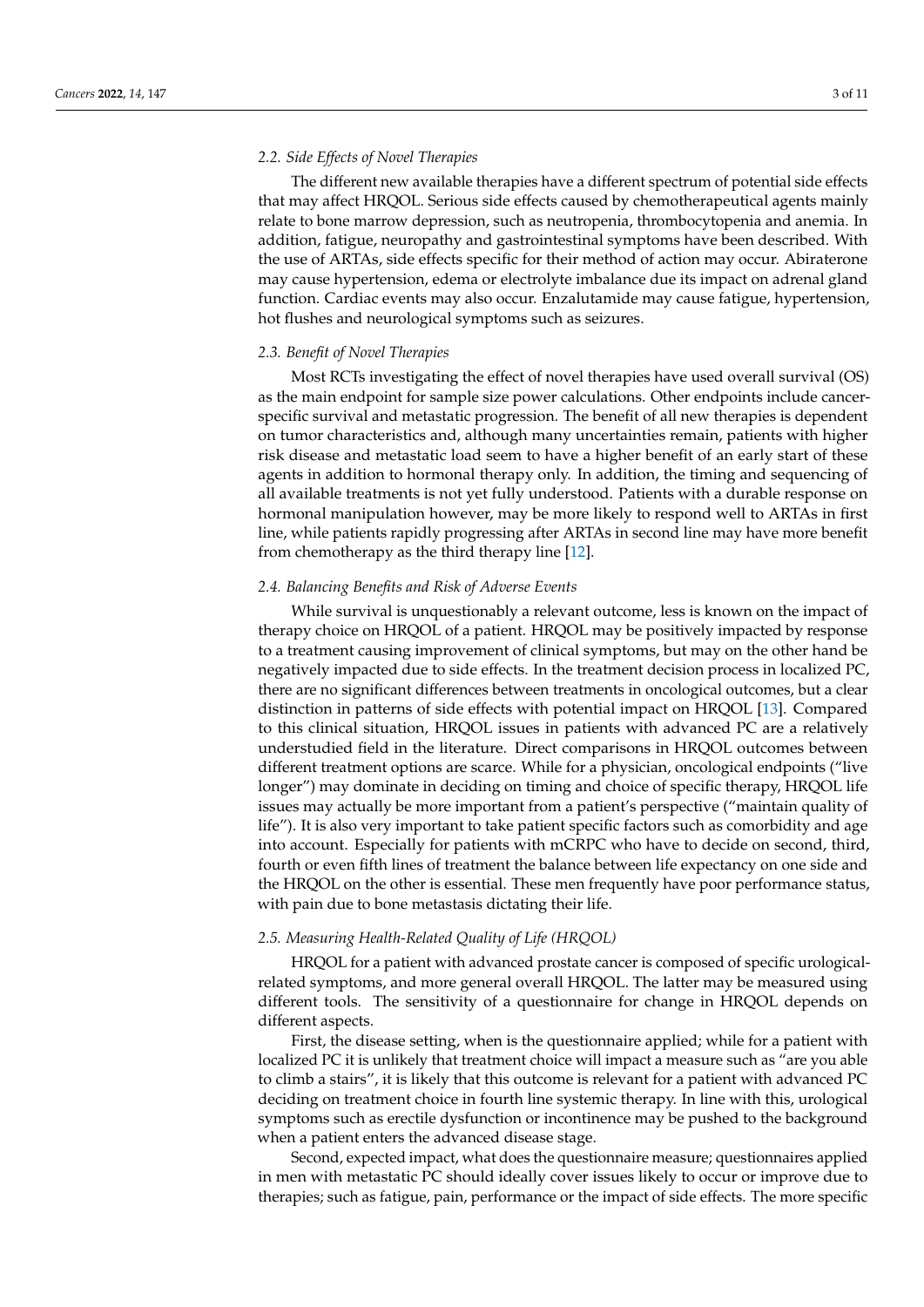measures relate to issues that can be expected to arise during treatment, the more likely it is that any changes will be detected. The benefit of therapy in terms of oncological outcomes and improved quality of life due to response should be balanced with the potential negative impact due to side effects, burden of therapy and risk of adverse events.

#### **3. Currently Used Validated Questionnaires**

# *3.1. EQ-5D*

The European Quality of Life 5-Dimensions questionnaire (EQ-5D) was introduced in the 1990s as a result of a multi-institutional effort by the European Quality of Life Group that began in the late 1980s [\[14\]](#page-8-11). The research group, composed by researchers from Northern Europe, aimed to produce an instrument that was not disease-specific, but could rather be applied in different contexts. Over the past decades, this tool has been used in population health surveys, clinical studies and in economical evaluation studies, making it a very versatile questionnaire [\[15\]](#page-8-12).

The EQ-5D has been designed for self-completion (i.e., by the individual that is subject of the study). It has two main components: the health state description and the evaluation. The first part evaluates five dimensions (5D): Mobility, self-care, usual activities, pain/discomfort and anxiety/depression. Mobility dimension refers to individual's walking ability. The self-care dimension regards the ability to wash or dress by oneself. The usual activities dimension measures performances in work, study, housework, family or leisure activities. The last two domains of the EQ-5D enquire about how much pain/discomfort one has and how much anxiety/depression the individual perceives. The second component of the EQ-5D consists of a visual analogue scale (VAS) where the individual is asked to evaluate his/her overall health status. The scale spans from 0 to 100 where 0 corresponds to the worst health status one can imagine and 100 to the best possible one.

Three different versions of the EQ-5D exist, the "youth version" [\[16\]](#page-8-13), the "3-level" (3L) [\[14\]](#page-8-11) and the "5-level" 5L [\[17\]](#page-8-14) and are available on the European Quality of Life website [\(https://euroqol.org;](https://euroqol.org) accessed on 25 May 2021). The 3L and 5L versions have been employed in studies on advanced prostate cancer. The EQ-5D-3L has three possible levels for each of the five domains: No problems, some problems and extreme problems, whereas the EQ-5D-5L: no problems, slight problems, moderate problems, severe problems and being unable to do/having extreme problems. On both, the VAS scale is unchanged.

The EQ-5D has a moderate use in the current trial landscape for advanced prostate cancer [\[18\]](#page-9-0). Out of 14 trials evaluating novel treatments in the context of advanced prostate cancer, only six adopted the EQ-5D in an effort to evaluate patient's quality of life [\[18\]](#page-9-0).

## *3.2. EORTC QLQ-C30*

The European Organization for Research and Treatment of Cancer Quality of Life Questionnaire (EORTC QLQ-C30) is a patient-reported outcome "core questionnaire" first developed in the late eighties and released in 1993 [\[19](#page-9-1)[,20\]](#page-9-2). The EORTC goal was to allow HRQOL evaluation in a cancer-specific manner, with an easy self-administration and applicable through multiple socioeconomic and cultural settings. Four different versions have been released with Version 3.0 being the most recent.

QLQ-C30 is a generic instrument to allow a common and standardized HRQOL assessment throughout all cancer patients. To obtain HRQOL specificity depending on the type of cancer the core questionnaire (QLQ-C30) has to be combined with cancerspecific questionnaires defined as "modules" which may include cancer-specific symptoms (e.g., urinary for PC) and/or treatment related side effects (e.g., surgery, chemotherapy).

The modular approach adopted by the EORTC allows both generic and specific HRQOL measurements to compare different subgroups depending on cancer-related treatment and stage but also amongst different cancer groups. Currently, more than twenty modules have been validated including prostate, colorectal, breast and other cancers whilst more than thirty others are under development/validation. The Prostate Cancer Module to be used in conjunction with the QLQ-C30 is the EORTC QLQ-PR25 [\[21\]](#page-9-3).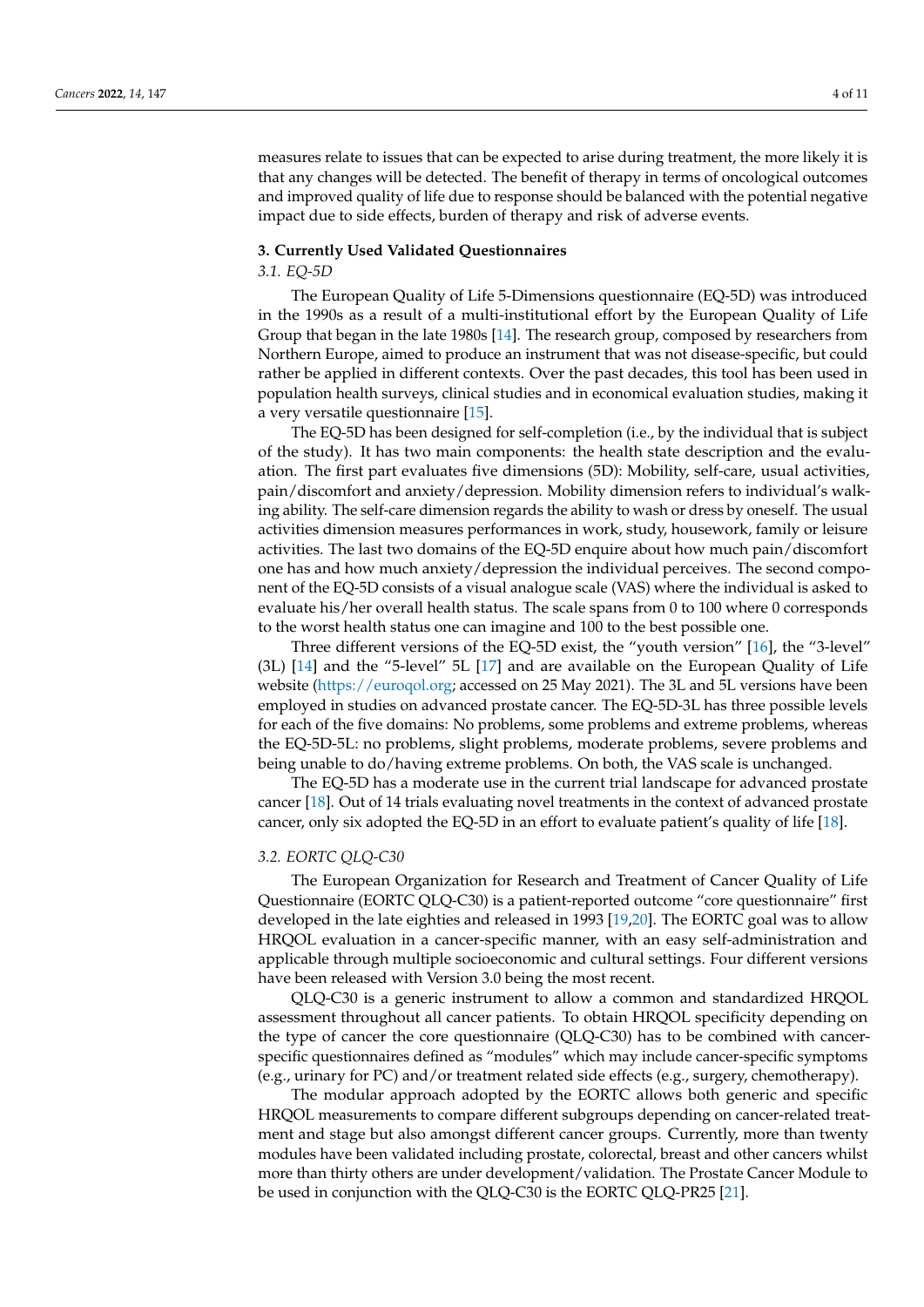The core QLQ-C30 questionnaire consists of 30 questions. Answers are based on a four-point ( $n = 28$  items—1 = "Not at all" to  $4 =$  "Very Much") or seven-point scale  $(n = 2$  items—1 = "Very poor" to  $7 =$  "Excellent") with the majority of items referring to the time period within the previous week. For final assessment, questionnaire values have to be converted in a 0 to 100 linear scale with higher scores indicating better functioning for the functioning and global HRQOL domains but worse symptoms for the symptom domains. Overall, QLQ-C30 questions comprise five different function domains (physical, social, emotional, role and cognitive) and evaluate eight symptoms (fatigue, pain, insomnia, dyspnea, constipation, diarrhea, nausea and/or vomiting and appetite loss). Financial impact is also considered.

The QLQ-C30 has been validated in several studies including assessment of its psychometric properties, ability to differentiate patients with distinct performance statuses and receiving different treatments [\[22\]](#page-9-4), and has high patient–observer ratings agreement [\[23\]](#page-9-5). Core instrument and related modules so as for their translations and deliverability in trials have all been developed and validated according to specific guidelines [\[24](#page-9-6)[,25\]](#page-9-7). All documents and regular updates are on the EORTC website and free of charge if not to be used in sponsored studies [\(https://qol.eortc.org;](https://qol.eortc.org) accessed on 25 May 2021).

Currently, EORTC QLQ-C30 remains one of the most widely used instruments to evaluate HRQOL in cancer patients. More than 50 translations and local adaptations have been officially released to expand its availability not only in Western Countries but also to Africa, Asia and South America.

From 2004 to 2019, almost one out of three of the *n* = 120 studies reporting HRQOL from PC randomized-controlled trials used QLQ-C30 and/or its related PR25 module. This makes the QLQ-C30 one of the most frequently used HRQOL measure for PC together [\[26\]](#page-9-8). Conversely, in recent trials evaluating HRQOL in advanced PC, the use of EORTC-based questionnaires was less consistent (3 of 14 RCTs) [\[18\]](#page-9-0).

### *3.3. FACT-P*

The Functional Assessment of Cancer Therapy Prostate (FACT-P) questionnaire has been developed in the early 1990s aiming at providing clinicians a multidimensional, userfriendly and versatile tool to assess HRQOL in men with localized and advanced PC [\[27\]](#page-9-9). This effort mirrored what has been carried out for other malignancies ranging from GI to gynecological cancers. In addition to a general questionnaire, named FACT-General (FACT-G), the FACT-P was developed to capture disease-specific domains [\[28\]](#page-9-10). The modern FACT-P is represented by a comprehensive questionnaire including 27 cancer-specific items (FACT-G) plus 12 PC-specific items. The 27 cancer-specific items encompass four domains: physical well-being (seven items), social and family well-being (seven items), emotional well-being (six items) and functional well-being (seven items). The 12-items PC-specific part explores general symptoms, genitourinary and rectal functional status. Every question has a five Likert type scale ranging from  $0 = \text{``not at all''–to 4} = \text{``very much''}.$  The combination of the scale provides a global HRQOL score as well as domain-specific scores.

The modern FACT-P version 4.0 is a solid and powerful PROM (patient-reported outcome measurement). It has been validated in men with localized and advanced disease and it seems to be versatile to many men with variable socioeconomic background. From a researcher as well as patient's perspective, it is quick as it requires around 8 to 10 min to be completed within a trial setting and it has been shown to have good internal consistency and concurrent validity for PC disease. Of key importance, unlike other more general PROM, it is sensitive to change in performance status, disease migration as well as PSA change. In other words, the variation between baseline and post-treatment FACT-P informs clinicians about the oncological and the general well-being all in one in many cases.

In light of the aforementioned characteristics, the FACT-P is the most commonly used PROM to assess HRQOL in men with advanced disease participating in confirmatory clinical trials. According to a recent systematic review, around 80% (11/14) encompassed the FACT-P in phase 3 trials evaluating novel agents in advanced disease in the last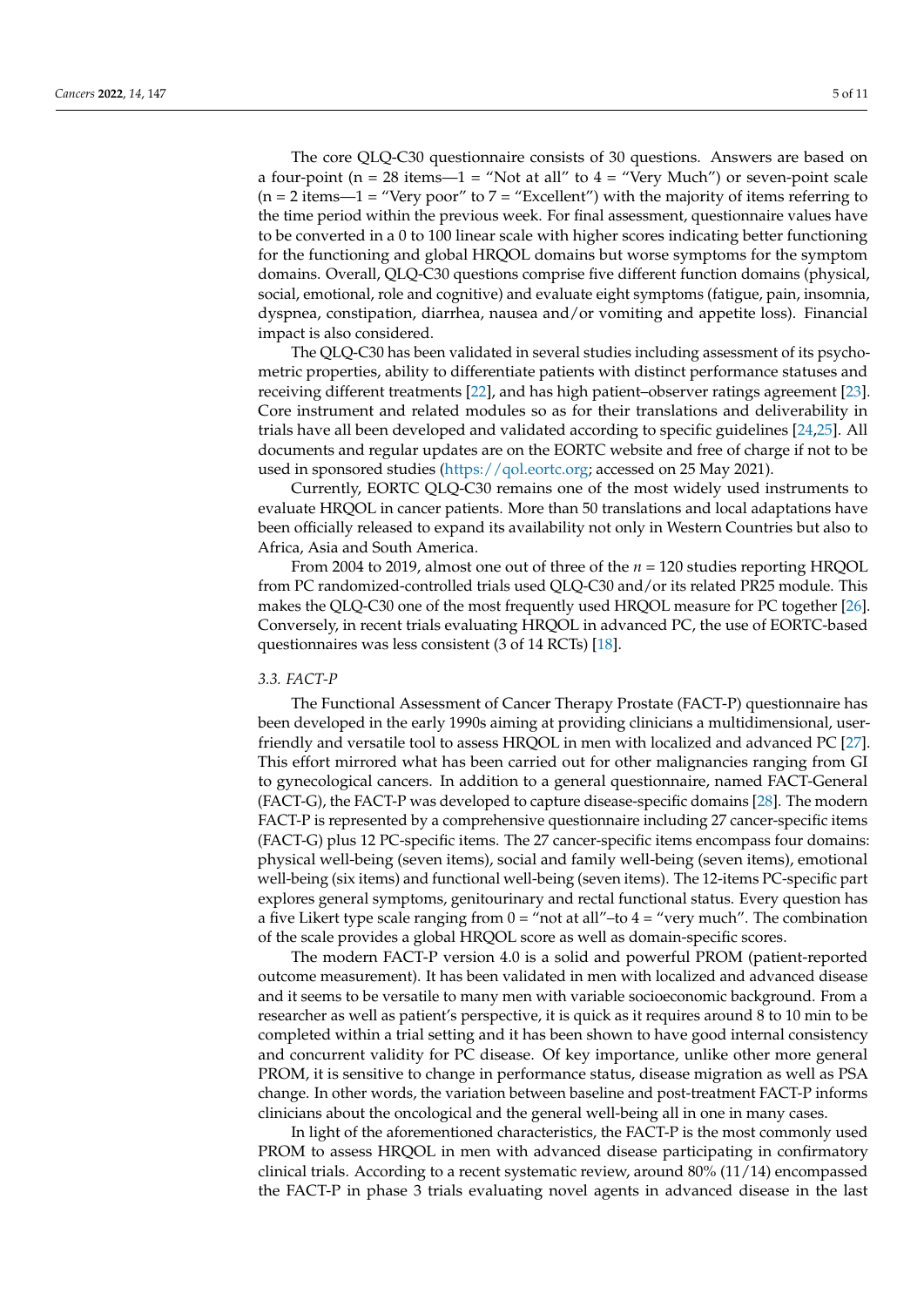decade [\[18\]](#page-9-0). Regardless the target population investigated—as either mHSPC, nmCRPC or mCRPC—FACT-P proved to be useful in determining the functional status, and importantly in most cases its variation reflected the response to treatment, as aimed in the development phase of the tool [\[18\]](#page-9-0).

#### **4. Ease of Use for Clinicians**

*4.1. Appropriate Use in Current Trials*

Table [1](#page-5-0) summarizes HRQOL outcomes from recent RCTs that focused on advanced PC. Detailed results of the HRQOL outcomes of the respective trials have recently systematically reviewed by our working group [\[18\]](#page-9-0).

<span id="page-5-0"></span>**Table 1.** Summary of selected contemporary randomized-controlled trials investigating healthrelated quality of life in patients with advanced prostate cancer (ABI = abiraterone acetate; ADT = androgen deprivation therapy; APA = apalutamide; CAB = cabazitaxel; DOC = docetaxel; ENZA = enzalutamide; HRQOL = health-related quality of life; mCRPC = metastatic castration-resistant prostate cancer; mHSPC = metastatic hormone-sensitive prostate cancer; nmCRPC = nonmetastatic castration-resistant prostate cancer; RA223 = radium-223 dichloride).

| Study                          | Year | <b>Clinical Stage</b> | Intervention                   | <b>HROOL</b><br>Primary<br>Endpoint | <b>HROOL</b><br><b>Assessment Tool</b> | <b>HROOL</b><br><b>Baseline Values</b><br>Reported |
|--------------------------------|------|-----------------------|--------------------------------|-------------------------------------|----------------------------------------|----------------------------------------------------|
| <b>LATITUDE</b> [29]           | 2018 | mHSPC                 | ABI vs. PBO                    | no                                  | FACT-P<br>$EQ-5D(-5L)$                 | yes                                                |
| <b>E3805 CHAARTED</b><br>[30]  | 2018 | mHSPC                 | $DOC + ADT$<br>vs. ADT         | no                                  | FACT-P<br>(FACT-Taxane)                | yes                                                |
| TITAN $[31]$                   | 2019 | mHSPC                 | APA vs. PBO                    | no                                  | FACT-P<br>$EO-5D(-5L)$                 | yes                                                |
| <b>ARCHES</b> [32]             | 2020 | mHSPC                 | ENZA vs. PBO                   | no                                  | FACT-P<br>$EO-5D(-5L)$<br>QLQ-PR25     | yes                                                |
| PROSPER <sub>[33]</sub>        | 2019 | nmCRPC                | <b>ENZA vs. PBO</b>            | no                                  | FACT-P<br>OLO-PR25<br>$EO-5D(-5L)$     | yes                                                |
| ARAMIS <sup>[34]</sup>         | 2021 | nmCRPC                | DARO vs. PBO                   | no                                  | FACT-P<br>OLO-PR25                     |                                                    |
| SPARTAN <sub>[35]</sub>        | 2018 | nmCRPC                | APA vs. PBO                    | no                                  | FACT-P<br>$5O-5D(-3L)$                 | yes                                                |
| PREVAIL [36]                   | 2017 | mCRPC                 | ENZA vs. PBO                   | no                                  | $EQ-5D(-3L)$                           | yes                                                |
| AFFIRM [37]                    | 2014 | mCRPC                 | ENZA vs. PBO                   | no                                  | FACT-P                                 | yes                                                |
| <b>ALSYMPCA</b> <sup>[7]</sup> | 2016 | mCRPC                 | RA223 vs. PBO                  | no                                  | FACT-P<br>$EQ-5D(-5L)$                 | yes                                                |
| PROSELICA [5]                  | 2017 | mCRPC                 | CAB 20 vs. CAB 25              | no                                  | FACT-P                                 | no                                                 |
| <b>FIRSTANA</b> [38]           | 2017 | mCRPC                 | CAB 20 vs. CAB 25<br>vs. DOC   | no                                  | FACT-P                                 | no                                                 |
| COU-AA-301 [39]                | 2011 | mCRPC                 | $ABI + ADT$ vs.<br>$PBO + ADT$ | no                                  | FACT-P                                 | no                                                 |
| COU-AA-302 [40]                | 2013 | mCRPC                 | $ABI + ADT$ vs.<br>$PBO + ADT$ | no                                  | FACT-P                                 | yes                                                |

Since there are multiple validated questionnaires available that are frequently used for evaluation of HRQOL in clinical trials involving advanced prostate cancer patients, it is a challenging task to integrate this data into current therapy regimens. One potential pitfall encompasses the fact that, as shown above, even though all of the most frequently used questionnaires evaluate HRQOL in a multidimensional and validated fashion, the respective items and domains vary significantly and comparison of the results is not trivial. Using sophisticated statistical methods in order to map the results of FACT- and EQ-5Dbased utility scores in cancer patients, Pickard et al. found mixed results for different approaches and were not able to provide clear recommendations [\[41\]](#page-10-3). Similar studies have been performed in patients with mCRPC to provide guidance for mapping the FACT-P to the EQ-5D questionnaire for use in cost-effectiveness analyses [\[42\]](#page-10-4) or to enable calculation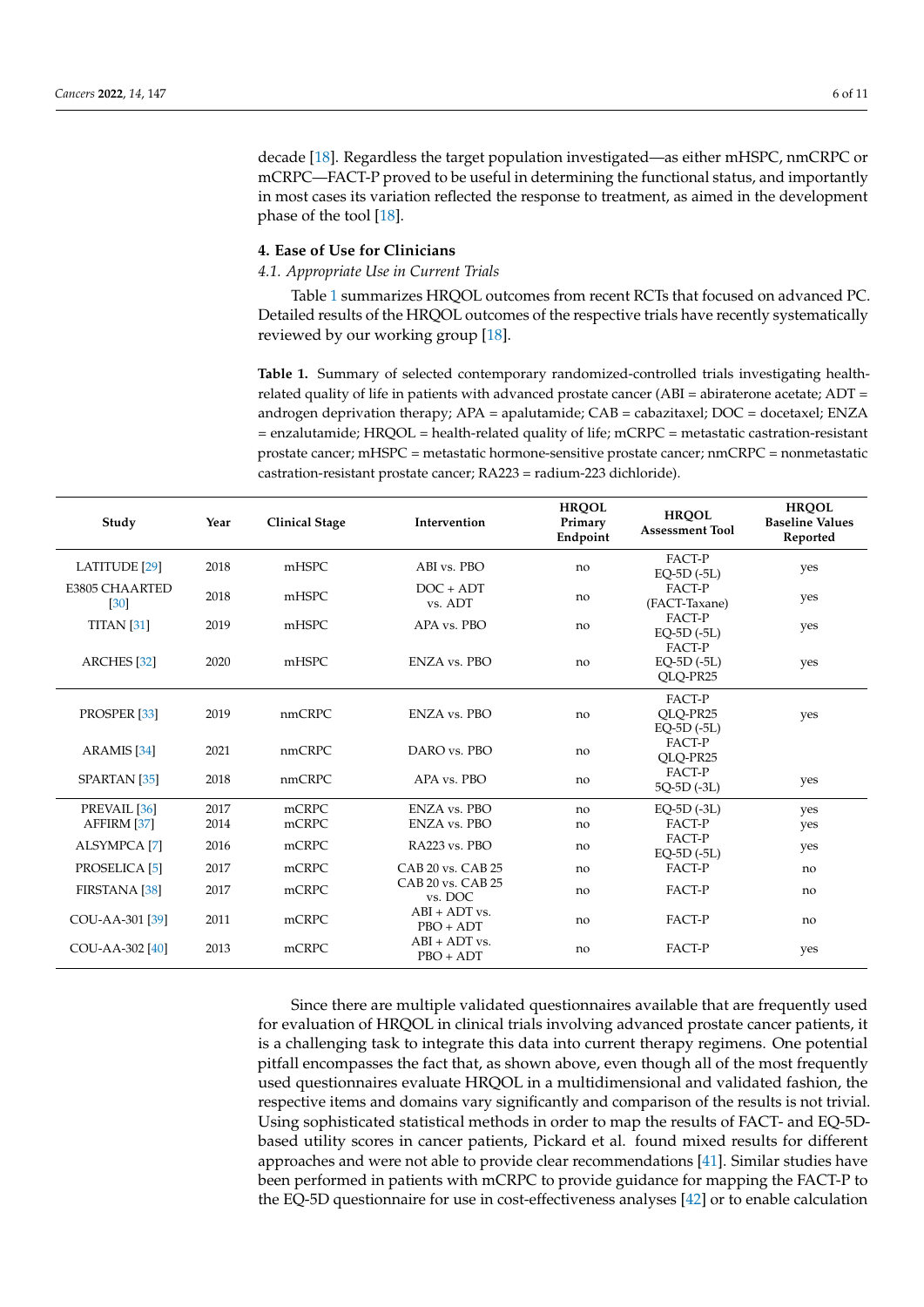of EQ-5D scores when EQ-5D data have not been assessed directly [\[43\]](#page-10-5). However, to date there is still no generally accepted guideline accessible that enables the robust mapping of different questionnaires. To address this issue, more recent RCTs implemented several con-comitant questionnaires. For instance, the recently published LATITUDE [\[29\]](#page-9-11), TITAN [\[31\]](#page-9-13) and SPARTAN [\[35\]](#page-9-17) trial included the FACT-P as well as the EQ-5D questionnaire in their as-sessment. The investigators of the PROSPER [\[33\]](#page-9-15) and ARCHES [\[32\]](#page-9-14) went even further and even added the QLQ-PR25 questionnaire to their arsenal. Recently, assessment of HRQOL in ARAMIS trial was published [\[34\]](#page-9-16). Hereby, HRQOL was assessed using the FACT-P as well as the QLQ-PR25 questionnaire. Darolutamide maintained significantly delayed time to deterioration of prostate cancer–specific HRQOL and disease-related symptoms versus placebo.

versus placebo.<br>Another indicator for appropriate use in current trials is the reporting of baseline values. As indicated in Table [1,](#page-5-0) reporting of baseline values has more and more evolved as a quality standard of recent RCTs but has not been performed in all the mentioned studies. It is generally accepted that pretreatment HRQOL is an important predictor of HRQOL during the respective treatment course. In addition, reporting of baseline values allows for during the respective treatment course. In addition, reporting of baseline values allows for the respective treatment comparison in addition, reperting or baseline variety and the respective studies (Figure [1\)](#page-6-0) and therefore improves. contextualization of the data, e.g., for hypothesis-generating purposes. studies. It is much accepted that  $\mathcal{L}(\mathcal{T}_R)$  and  $\mathcal{L}(\mathcal{T}_R)$  is an important predictor of  $\mathcal{T}_R$  is an important predictor of  $\mathcal{T}_R$  is an important predictor of  $\mathcal{T}_R$  is an important predictor of  $\mathcal{T}_R$ 

<span id="page-6-0"></span>

**Figure 1.** Baseline FACT-P total scores of selected contemporary randomized-controlled trials that **Figure 1.** Baseline FACT-P total scores of selected contemporary randomized-controlled trials that focused on metastatic hormone-sensitive prostate cancer (mHSPC), nonmetastatic castration-focused on metastatic hormone-sensitive prostate cancer (mHSPC), nonmetastatic castration-resistant prostate cancer (nmCRPC) or metastatic castration-resistant prostate cancer (mCRPC). Hereby, higher FACT-P total scores correlate with increased well-being.

Another pitfall of the scores that are generated by the different HRQOL measurement tools is the ongoing debate if, and how, these changes actually display clinical meaningfulness. Again, these definitions vary between recent studies and there is still no generally accepted consensus. Still, investigators should define clinical meaningfulness in advance, describe the definition in the materials and methods section and report the results accordingly. Future efforts should encompass general recommendations for definitions of clinical meaningfulness in order to further improve contextualizing of the results and to improve the potential of HRQOL-associated endpoints. In this context, it has to be emphasized that recently, cut-off values for the QLQ-C30 questionnaire have been published, allowing for valid stratification for good general HRQOL based on the QLQ-C30 global health status domain [\[44\]](#page-10-6). Thus, dichotomizing patients into subgroups with and without "good general HRQOL" based on the results of PROM assessment has become more feasible.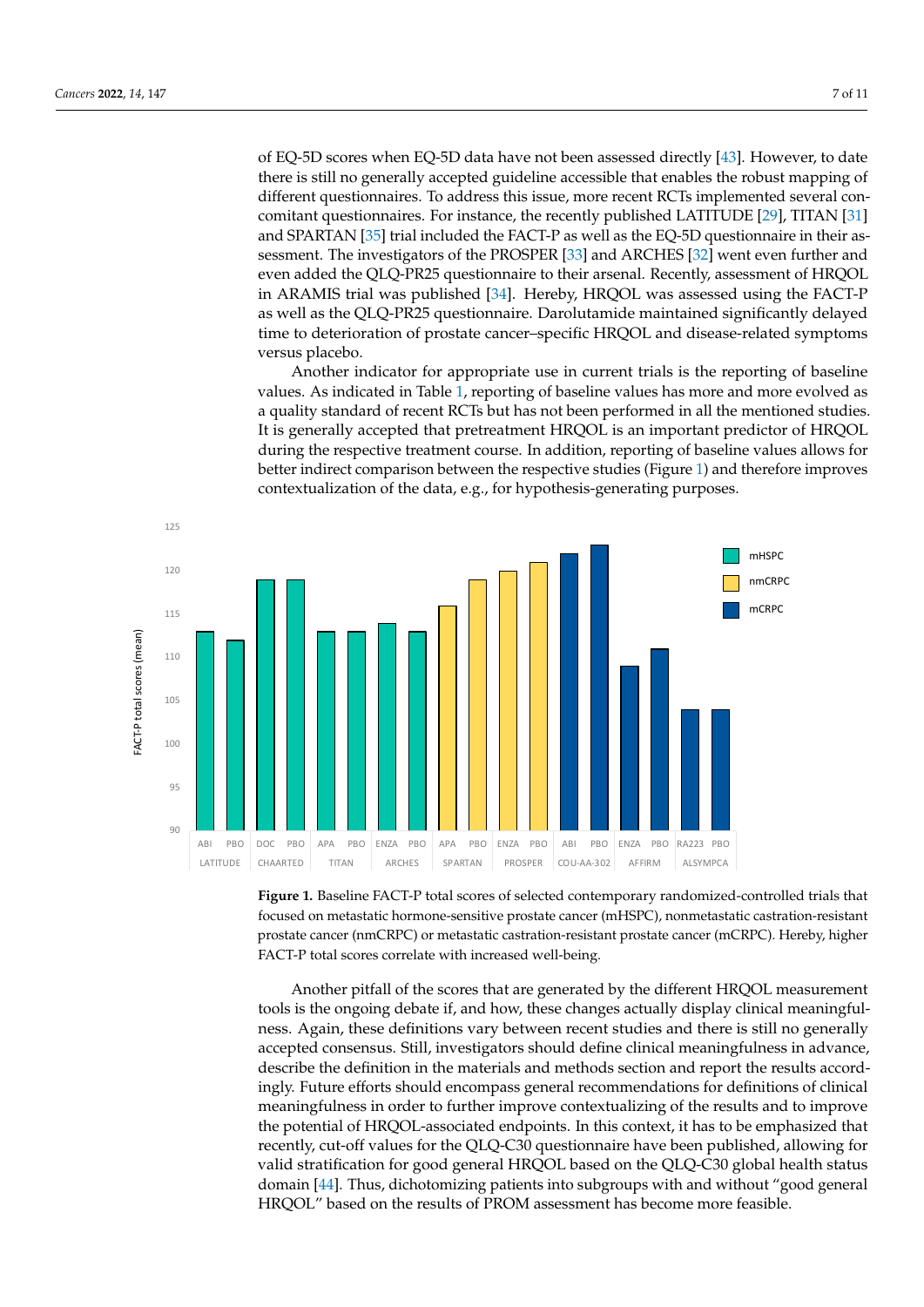#### *4.2. Patient Uptake, Potential Strategies for Improvements*

Patient uptake and missing data is a broadly accepted issue in questionnaire-based science. Regarding recent RCTs in advanced prostate cancer, reported missing data rates varied significantly between the respective studies, e.g., 33% for the CHAARTED trial [\[30\]](#page-9-12) and 10% in the LATITUDE trial [\[29\]](#page-9-11). In addition, there is an obvious trend towards higher missing-data rates in the longer-term follow-up.

Nowadays, internet-based HRQOL measurement tools that can also be used on mobile devices can offer a potential patient uptake benefit. While there are still some countryspecific legal questions to answer, these digital options have already been implemented in daily clinical practice. For instance, a mobile app version of the QLQ-30 is also available and has been validated showing high versatility with approximately four minutes needed to fill out the questionnaire. The majority of patients also preferred the online over the paper version and stated they would support its use [\[45\]](#page-10-7). Another example is the international multi-institutional Prostate Cancer Outcome (PCO) study that is partially funded by the Movember foundation and uses online tools in order to assess the EPIC-26 questionnaire following definitive therapy of localized PC. More and more departments integrate patientreported outcomes in electronic patient files and questionnaires can be completed by using online patient portals. However, if these scores are integrated in electronic patient files, it can be debated whether subdomain scores or overall scores should be reported. In addition, while usage of validated questionnaires should be promoted, health-care providers must also make sure to give patients the opportunity to highlight specific questions that are important to them. Further pitfalls of clinical application encompass visualization of the outcomes for the respective patients as well as assessment longitudinal measurements. Finally, current trials have different follow-up times in each study arm which might lead to potential under-reporting of long-term adverse events and consecutively impact HRQOL outcomes [\[46\]](#page-10-8).

#### **5. Conclusions and Future Perspectives**

With the therapeutic landscape of advanced prostate cancer rapidly evolving and oncological benefits being clearly shown for a plethora of new agents and indications, HRQOL-associated evidence is also improving but still subpar. While it has become standard of care to report HRQOL outcomes in RCTs, differences in the methodology still hamper the comparability of the data and efforts should be undertaken to address these issues and to further highlight the potential of HRQOL as a primary endpoint. Future studies should aim to present direct comparisons of HRQOL outcomes of different available agents in order to facilitate these aspects in clinical decision making.

**Author Contributions:** A.K.: Conceptualization, methodology, writing—original draft preparation. R.C.N.v.d.B.: Methodology, writing—original draft preparation. A.M.: Methodology, writing original draft preparation. G.M.: Methodology, writing—original draft preparation. M.V.: Methodology, writing—original draft preparation. I.T.: Methodology, writing—review and editing, supervision. I.H.: Methodology, writing—review and editing, supervision. V.K.: Methodology, writing—review and editing, supervision. C.K.: Methodology, writing—review and editing, supervision. F.P.: Methodology, writing—review and editing, supervision. C.D.F.: Methodology, writing—review and editing, supervision. F.Z.: Methodology, writing—review and editing, supervision. F.C.: Methodology, writing—review and editing, supervision. J.O.: Methodology, writing—review and editing, supervision. P.C.: Methodology, writing—review and editing, supervision. I.P.-S.: Methodology, writing—review and editing, supervision. C.T.: Methodology, writing—review and editing, supervision. G.G.: Methodology, writing—review and editing; supervision. D.T.: Conceptualization, methodology, writing—original draft preparation. All authors have read and agreed to the published version of the manuscript.

**Funding:** This research received no external funding.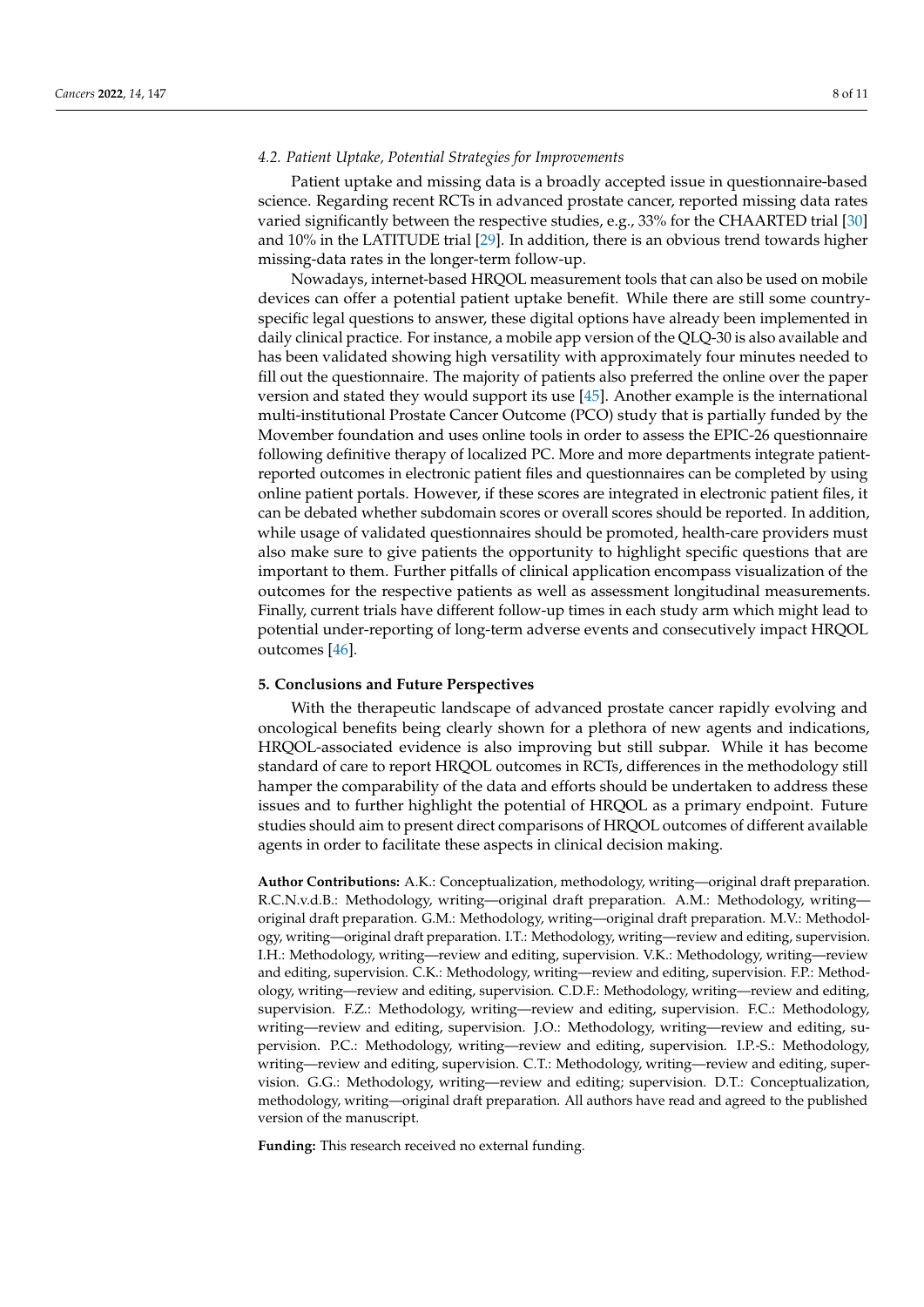**Acknowledgments:** Veeru Kasivisvanathan is an Academic Clinical Lecturer funded by the United Kingdom National Institute for Health Research (NIHR). The views expressed in this publication are those of the author(s) and not necessarily those of the NHS, the National Institute for Health Research or the Department of Health. YAU Prostate Cancer Working Group: Alexander Kretschmer, Roderick C. N. van den Bergh, Alberto Martini, Giancarlo Marra, Massimo Valerio, Igor Tsaur, Isabel Heidegger, Veeru Kasivisvanathan, Claudia Kesch, Felix Preisser, Christian D. Fankhauser, Fabio Zattoni, Francesco Ceci, Jonathan Olivier, Peter Chiu, Ignacio Puche-Sanz, Constance Thibault, Giorgio Gandaglia and Derya Tilki.

**Conflicts of Interest:** The authors declare that there are no potential conflict of interest related to this work.

# **References**

- <span id="page-8-0"></span>1. Petrylak, D.P.; Tangen, C.M.; Hussain, M.H.; Lara, P.N.; Jones, J.A.; Taplin, M.E.; Burch, P.A.; Berry, D.; Moinpour, C.; Kohli, M.; et al. Docetaxel and Estramustine Compared with Mitoxantrone and Prednisone for Advanced Refractory Prostate Cancer. *N. Engl. J. Med.* **2004**, *351*, 1513–1520. [\[CrossRef\]](http://doi.org/10.1056/NEJMoa041318)
- <span id="page-8-1"></span>2. Tannock, I.F.; De Wit, R.; Berry, W.R.; Horti, J.; Pluzanska, A.; Chi, K.N.; Oudard, S.; Theodore, C.; James, N.D.; Turesson, I.; et al. Docetaxel plus Prednisone or Mitoxantrone plus Prednisone for Advanced Prostate Cancer. *N. Engl. J. Med.* **2004**, *351*, 1502–1512. [\[CrossRef\]](http://doi.org/10.1056/NEJMoa040720)
- <span id="page-8-2"></span>3. Kyriakopoulos, C.E.; Chen, Y.-H.; Carducci, M.A.; Liu, G.; Jarrard, D.F.; Hahn, N.M.; Shevrin, D.H.; Dreicer, R.; Hussain, M.; Eisenberger, M.; et al. Chemohormonal Therapy in Metastatic Hormone-Sensitive Prostate Cancer: Long-Term Survival Analysis of the Randomized Phase III E3805 CHAARTED Trial. *J. Clin. Oncol.* **2018**, *36*, 1080–1087. [\[CrossRef\]](http://doi.org/10.1200/JCO.2017.75.3657) [\[PubMed\]](http://www.ncbi.nlm.nih.gov/pubmed/29384722)
- 4. De Bono, J.S.; Oudard, S.; Ozguroglu, M.; Hansen, S.; Machiels, J.P.; Kocak, I.; Gravis, G.; Bodrogi, I.; Mackenzie, M.J.; Shen, L.; et al. Prednisone plus cabazitaxel or mitoxantrone for metastatic castration-resistant prostate cancer progressing after docetaxel treatment: A randomised open-label trial. *Lancet* **2010**, *376*, 1147–1154. [\[CrossRef\]](http://doi.org/10.1016/S0140-6736(10)61389-X)
- <span id="page-8-15"></span>5. Eisenberger, M.; Hardy-Bessard, A.-C.; Kim, C.S.; Géczi, L.; Ford, D.; Mourey, L.; Carles, J.; Parente, P.; Font, A.; Kacso, G.; et al. Phase III Study Comparing a Reduced Dose of Cabazitaxel (20 mg/m<sup>2</sup>) and the Currently Approved Dose (25 mg/m<sup>2</sup>) in Postdocetaxel Patients With Metastatic Castration-Resistant Prostate Cancer—PROSELICA. *J. Clin. Oncol.* **2017**, *35*, 3198–3206. [\[CrossRef\]](http://doi.org/10.1200/JCO.2016.72.1076)
- <span id="page-8-3"></span>6. Cook, A.; Beesley, S.; O'Sullivan, J.M.; Birtle, A.J.; Thalmann, G.; Graham, J.D.; Spears, M.R.; Brock, S.; Srinivasan, R.; Protheroe, A.; et al. Addition of docetaxel, zoledronic acid, or both to first-line long-term hormone therapy in prostate cancer (STAMPEDE): Survival results from an adaptive, multiarm, multistage, platform randomised controlled trial. *Lancet* **2016**, *387*, 1163–1177. [\[CrossRef\]](http://doi.org/10.7892/boris.75185)
- <span id="page-8-4"></span>7. Parker, C.; Nilsson, S.; Heinrich, D.; Helle, S.I.; O'Sullivan, J.M.; Fosså, S.D.; Chodacki, A.; Wiechno, P.; Logue, J.; Seke, M.; et al. Alpha Emitter Radium-223 and Survival in Metastatic Prostate Cancer. *N. Engl. J. Med.* **2013**, *369*, 213–223. [\[CrossRef\]](http://doi.org/10.1056/NEJMoa1213755)
- <span id="page-8-5"></span>8. Kantoff, P.W.; Higano, C.S.; Shore, N.D.; Berger, E.R.; Small, E.J.; Penson, D.F.; Redfern, C.H.; Ferrari, A.C.; Dreicer, R.; Sims, R.B.; et al. Sipuleucel-T Immunotherapy for Castration-Resistant Prostate Cancer. *N. Engl. J. Med.* **2010**, *363*, 411–422. [\[CrossRef\]](http://doi.org/10.1056/NEJMoa1001294) [\[PubMed\]](http://www.ncbi.nlm.nih.gov/pubmed/20818862)
- <span id="page-8-6"></span>9. Parker, C.C.; James, N.D.; Brawley, C.D.; Clarke, N.W.; Hoyle, A.P.; Ali, A.; Ritchie, A.W.S.; Attard, G.; Chowdhury, S.; Cross, W.; et al. Radiotherapy to the primary tumour for newly diagnosed, metastatic prostate cancer (STAMPEDE): A randomised controlled phase 3 trial. *Lancet* **2018**, *392*, 2353–2366. [\[CrossRef\]](http://doi.org/10.1016/S0140-6736(18)32486-3)
- <span id="page-8-7"></span>10. Hofman, M.S.; Emmett, L.; Sandhu, S.; Iravani, A.; Joshua, A.M.; Goh, J.C.; Pattison, D.A.; Tan, T.H.; Kirkwood, I.D.; Ng, S.; et al. [177Lu]Lu-PSMA-617 versus cabazitaxel in patients with metastatic castration-resistant prostate cancer (TheraP): A randomised, open-label, phase 2 trial. *Lancet* **2021**, *397*, 797–804. [\[CrossRef\]](http://doi.org/10.1016/S0140-6736(21)00237-3)
- <span id="page-8-8"></span>11. De Bono, J.; Mateo, J.; Fizazi, K.; Saad, F.; Shore, N.; Sandhu, S.; Chi, K.N.; Sartor, O.; Agarwal, N.; Olmos, D.; et al. Olaparib for Metastatic Castration-Resistant Prostate Cancer. *N. Engl. J. Med.* **2020**, *382*, 2091–2102. [\[CrossRef\]](http://doi.org/10.1056/NEJMoa1911440) [\[PubMed\]](http://www.ncbi.nlm.nih.gov/pubmed/32343890)
- <span id="page-8-9"></span>12. De Wit, R.; de Bono, J.; Sternberg, C.N.; Fizazi, K.; Tombal, B.; Wülfing, C.; Kramer, G.; Eymard, J.C.; Bamias, A.; Carles, J.; et al. Cabazitaxel versus Abiraterone or Enzalutamide in Metastatic Prostate Cancer. *N. Engl. J. Med.* **2019**, *381*, 2506–2518. [\[CrossRef\]](http://doi.org/10.1056/NEJMoa1911206)
- <span id="page-8-10"></span>13. Donovan, J.L.; Hamdy, F.C.; Lane, J.A.; Mason, M.; Metcalfe, C.; Walsh, E.; Blazeby, J.; Peters, T.; Holding, P.; Bonnington, S.; et al. Patient-Reported Outcomes after Monitoring, Surgery, or Radiotherapy for Prostate Cancer. *N. Engl. J. Med.* **2016**, *375*, 1425–1437. [\[CrossRef\]](http://doi.org/10.1056/NEJMoa1606221) [\[PubMed\]](http://www.ncbi.nlm.nih.gov/pubmed/27626365)
- <span id="page-8-11"></span>14. EuroQol, G. EuroQol—A new facility for the measurement of health-related quality of life. *Health Policy* **1990**, *16*, 199–208.
- <span id="page-8-12"></span>15. Rabin, R.; de Charro, F. EQ-5D: A measure of health status from the EuroQol Group. *Ann. Med.* **2001**, *33*, 337–343. [\[CrossRef\]](http://doi.org/10.3109/07853890109002087)
- <span id="page-8-13"></span>16. Wille, N.; Badia, X.; Bonsel, G.; Burström, K.; Cavrini, G.; Devlin, N.; Egmar, A.-C.; Greiner, W.; Gusi, N.; Herdman, M.; et al. Development of the EQ-5D-Y: A child-friendly version of the EQ-5D. *Qual. Life Res.* **2010**, *19*, 875–886. [\[CrossRef\]](http://doi.org/10.1007/s11136-010-9648-y) [\[PubMed\]](http://www.ncbi.nlm.nih.gov/pubmed/20405245)
- <span id="page-8-14"></span>17. Herdman, M.; Gudex, C.; Lloyd, A.; Janssen, M.; Kind, P.; Parkin, D.; Bonsel, G.; Badia, X. Development and preliminary testing of the new five-level version of EQ-5D (EQ-5D-5L). *Qual. Life Res.* **2011**, *20*, 1727–1736. [\[CrossRef\]](http://doi.org/10.1007/s11136-011-9903-x) [\[PubMed\]](http://www.ncbi.nlm.nih.gov/pubmed/21479777)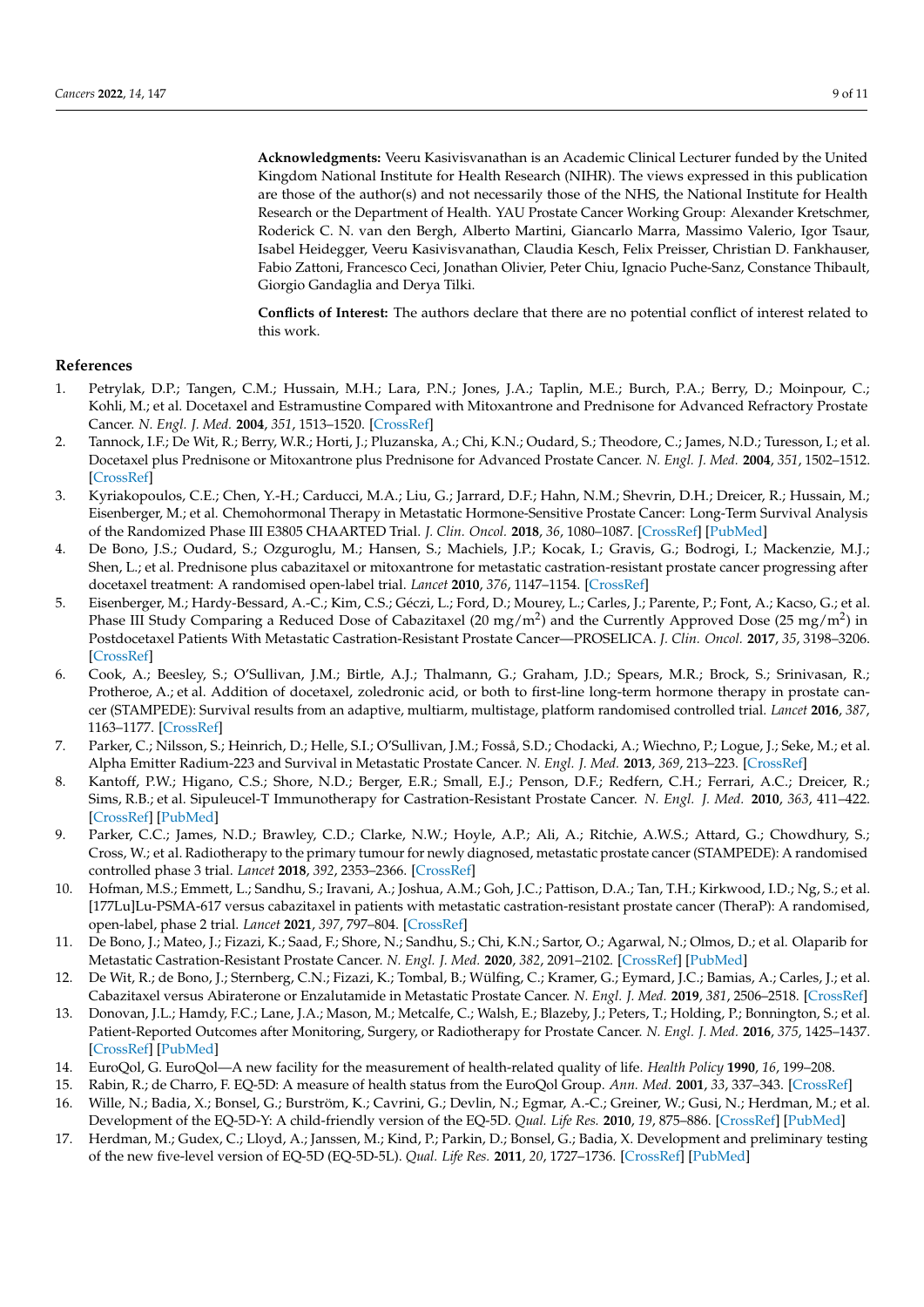- <span id="page-9-0"></span>18. Kretschmer, A.; Ploussard, G.; Heidegger, I.; Tsaur, I.; Borgmann, H.; Surcel, C.; Mathieu, R.; de Visschere, P.; Valerio, M.; Bergh, R.C.V.D.; et al. Health-related Quality of Life in Patients with Advanced Prostate Cancer: A Systematic Review. *Eur. Urol. Focus* **2021**, *7*, 742–751. [\[CrossRef\]](http://doi.org/10.1016/j.euf.2020.01.017) [\[PubMed\]](http://www.ncbi.nlm.nih.gov/pubmed/32089495)
- <span id="page-9-1"></span>19. Aaronson, N.K.; Bullinger, M.; Ahmedzai, S. A Modular Approach to Quality-of-Life Assessment in Cancer Clinical Trials. *Recent Res. Cancer Res.* **1988**, *111*, 231–249. [\[CrossRef\]](http://doi.org/10.1007/978-3-642-83419-6_27)
- <span id="page-9-2"></span>20. Aaronson, N.K.; Ahmedzai, S.; Bergman, B.; Bullinger, M.; Cull, A.; Duez, N.J.; Filiberti, A.; Flechtner, H.; Fleishman, S.B.; De Haes, J.C.J.M.; et al. The European Organization for Research and Treatment of Cancer QLQ-C30: A Quality-of-Life Instrument for Use in International Clinical Trials in Oncology. *J. Natl. Cancer Inst.* **1993**, *85*, 365–376. [\[CrossRef\]](http://doi.org/10.1093/jnci/85.5.365) [\[PubMed\]](http://www.ncbi.nlm.nih.gov/pubmed/8433390)
- <span id="page-9-3"></span>21. Van Andel, G.; Bottomley, A.; Fosså, S.D.; Efficace, F.; Coens, C.; Guerif, S.; Kynaston, H.; Gontero, P.; Thalmann, G.; Akdas, A.; et al. An international field study of the EORTC QLQ-PR25: A questionnaire for assessing the health-related quality of life of patients with prostate cancer. *Eur. J. Cancer* **2008**, *44*, 2418–2424. [\[CrossRef\]](http://doi.org/10.1016/j.ejca.2008.07.030)
- <span id="page-9-4"></span>22. Paiva, C.E.; Carneseca, E.C.; Barroso, E.M.; De Camargos, M.G.; Alfano, A.C.C.; Rugno, F.C.; Paiva, B.S.R. Further evaluation of the EORTC QLQ-C30 psychometric properties in a large Brazilian cancer patient cohort as a function of their educational status. *Support. Care Cancer* **2014**, *22*, 2151–2160. [\[CrossRef\]](http://doi.org/10.1007/s00520-014-2206-3)
- <span id="page-9-5"></span>23. Groenvold, M.; Klee, M.C.; Sprangers, M.A.; Aaronson, N.K. Validation of the EORTC QLQ-C30 quality of life questionnaire through combined qualitative and quantitative assessment of patient-observer agreement. *J. Clin. Epidemiol.* **1997**, *50*, 441–450. [\[CrossRef\]](http://doi.org/10.1016/S0895-4356(96)00428-3)
- <span id="page-9-6"></span>24. Cocks, K.; King, M.; Velikova, G.; de Castro, G.; St-James, M.M.; Fayers, P.; Brown, J. Evidence-based guidelines for interpreting change scores for the European Organisation for the Research and Treatment of Cancer Quality of Life Questionnaire Core 30. *Eur. J. Cancer* **2012**, *48*, 1713–1721. [\[CrossRef\]](http://doi.org/10.1016/j.ejca.2012.02.059)
- <span id="page-9-7"></span>25. Fayers, P.M. Interpreting quality of life data: Population-based reference data for the EORTC QLQ-C30. *Eur. J. Cancer* **2001**, *37*, 1331–1334. [\[CrossRef\]](http://doi.org/10.1016/S0959-8049(01)00127-7)
- <span id="page-9-8"></span>26. Van Hemelrijck, M.; Sparano, F.; Moris, L.; Beyer, K.; Cottone, F.; Sprangers, M.; Efficace, F. Harnessing the patient voice in prostate cancer research: Systematic review on the use of patient-reported outcomes in randomized controlled trials to support clinical decision-making. *Cancer Med.* **2020**, *9*, 4039–4058. [\[CrossRef\]](http://doi.org/10.1002/cam4.3018) [\[PubMed\]](http://www.ncbi.nlm.nih.gov/pubmed/32333639)
- <span id="page-9-9"></span>27. Esper, P.; Mo, F.; Chodak, G.; Sinner, M.; Cella, D.; Pienta, K.J. Measuring quality of life in men with prostate cancer using the Functional Assessment of Cancer Therapy-prostate instrument. *Urology* **1997**, *50*, 920–928. [\[CrossRef\]](http://doi.org/10.1016/S0090-4295(97)00459-7)
- <span id="page-9-10"></span>28. Cella, D.F.; Tulsky, D.S.; Gray, G.; Sarafian, B.; Linn, E.; Bonomi, A.; Silberman, M.; Yellen, S.B.; Winicour, P.; Brannon, J. The Functional Assessment of Cancer Therapy scale: Development and validation of the general measure. *J. Clin. Oncol.* **1993**, *11*, 570–579. [\[CrossRef\]](http://doi.org/10.1200/JCO.1993.11.3.570)
- <span id="page-9-11"></span>29. Chi, K.N.; Protheroe, A.; Rodríguez-Antolín, A.; Facchini, G.; Suttman, H.; Matsubara, N.; Ye, Z.; Keam, B.; Damião, R.; Li, T.; et al. Patient-reported outcomes following abiraterone acetate plus prednisone added to androgen deprivation therapy in patients with newly diagnosed metastatic castration-naive prostate cancer (LATITUDE): An international, randomised phase 3 trial. *Lancet Oncol.* **2018**, *19*, 194–206. [\[CrossRef\]](http://doi.org/10.1016/S1470-2045(17)30911-7)
- <span id="page-9-12"></span>30. Morgans, A.K.; Chen, Y.-H.; Sweeney, C.J.; Jarrard, D.F.; Plimack, E.R.; Gartrell, B.A.; Carducci, M.A.; Hussain, M.; Garcia, J.A.; Cella, D.; et al. Quality of Life During Treatment With Chemohormonal Therapy: Analysis of E3805 Chemohormonal Androgen Ablation Randomized Trial in Prostate Cancer. *J. Clin. Oncol.* **2018**, *36*, 1088–1095. [\[CrossRef\]](http://doi.org/10.1200/JCO.2017.75.3335) [\[PubMed\]](http://www.ncbi.nlm.nih.gov/pubmed/29522362)
- <span id="page-9-13"></span>31. Agarwal, N.; McQuarrie, K.; Bjartell, A.; Chowdhury, S.; Gomes, A.J.P.D.S.; Chung, B.H.; Özgüroglu, M.; Soto, Á.J.; Merseburger, A.S.; Uemura, H.; et al. Health-related quality of life after apalutamide treatment in patients with metastatic castration-sensitive prostate cancer (TITAN): A randomised, placebo-controlled, phase 3 study. *Lancet Oncol.* **2019**, *20*, 1518–1530. [\[CrossRef\]](http://doi.org/10.1016/S1470-2045(19)30620-5)
- <span id="page-9-14"></span>32. Stenzl, A.; Dunshee, C.; De Giorgi, U.; Alekseev, B.; Iguchi, T.; Szmulewitz, R.Z.; Flaig, T.W.; Tombal, B.; Morlock, R.; Ivanescu, C.; et al. Effect of Enzalutamide plus Androgen Deprivation Therapy on Health-related Quality of Life in Patients with Metastatic Hormone-sensitive Prostate Cancer: An Analysis of the ARCHES Randomised, Placebo-controlled, Phase 3 Study. *Eur. Urol.* **2020**, *78*, 603–614. [\[CrossRef\]](http://doi.org/10.1016/j.eururo.2020.03.019)
- <span id="page-9-15"></span>33. Tombal, B.; Saad, F.; Penson, D.; Hussain, M.; Sternberg, C.N.; Morlock, R.; Ramaswamy, K.; Ivanescu, C.; Attard, G. Patientreported outcomes following enzalutamide or placebo in men with non-metastatic, castration-resistant prostate cancer (PROSPER): A multicentre, randomised, double-blind, phase 3 trial. *Lancet Oncol.* **2019**, *20*, 556–569. [\[CrossRef\]](http://doi.org/10.1016/S1470-2045(18)30898-2)
- <span id="page-9-16"></span>34. Smith, M.R.; Shore, N.; Tammela, T.L.; Ulys, A.; Vjaters, E.; Polyakov, S.; Jievaltas, M.; Luz, M.; Alekseev, B.; Kuss, I.; et al. Darolutamide and health-related quality of life in patients with non-metastatic castration-resistant prostate cancer: An analysis of the phase III ARAMIS trial. *Eur. J. Cancer* **2021**, *154*, 138–146. [\[CrossRef\]](http://doi.org/10.1016/j.ejca.2021.06.010)
- <span id="page-9-17"></span>35. Saad, F.; Cella, D.; Basch, E.; Hadaschik, B.; Mainwaring, P.N.; Oudard, S.; Graff, J.N.; McQuarrie, K.; Li, S.; Hudgens, S.; et al. Effect of apalutamide on health-related quality of life in patients with non-metastatic castration-resistant prostate cancer: An analysis of the SPARTAN randomised, placebo-controlled, phase 3 trial. *Lancet Oncol.* **2018**, *19*, 1404–1416. [\[CrossRef\]](http://doi.org/10.1016/S1470-2045(18)30456-X)
- <span id="page-9-18"></span>36. Devlin, N.; Herdman, M.; Pavesi, M.; Phung, D.; Naidoo, S.; Beer, T.M.; Tombal, B.; Loriot, Y.; Ivanescu, C.; Parli, T.; et al. Health-related quality of life effects of enzalutamide in patients with metastatic castration-resistant prostate cancer: An in-depth post hoc analysis of EQ-5D data from the PREVAIL trial. *Health Qual. Life Outcomes* **2017**, *15*, 130. [\[CrossRef\]](http://doi.org/10.1186/s12955-017-0704-y)
- <span id="page-9-19"></span>37. Cella, D.; Ivanescu, C.; Holmstrom, S.; Bui, C.; Spalding, J.; Fizazi, K. Impact of enzalutamide on quality of life in men with metastatic castration-resistant prostate cancer after chemotherapy: Additional analyses from the AFFIRM randomized clinical trial. *Ann. Oncol.* **2015**, *26*, 179–185. [\[CrossRef\]](http://doi.org/10.1093/annonc/mdu510)